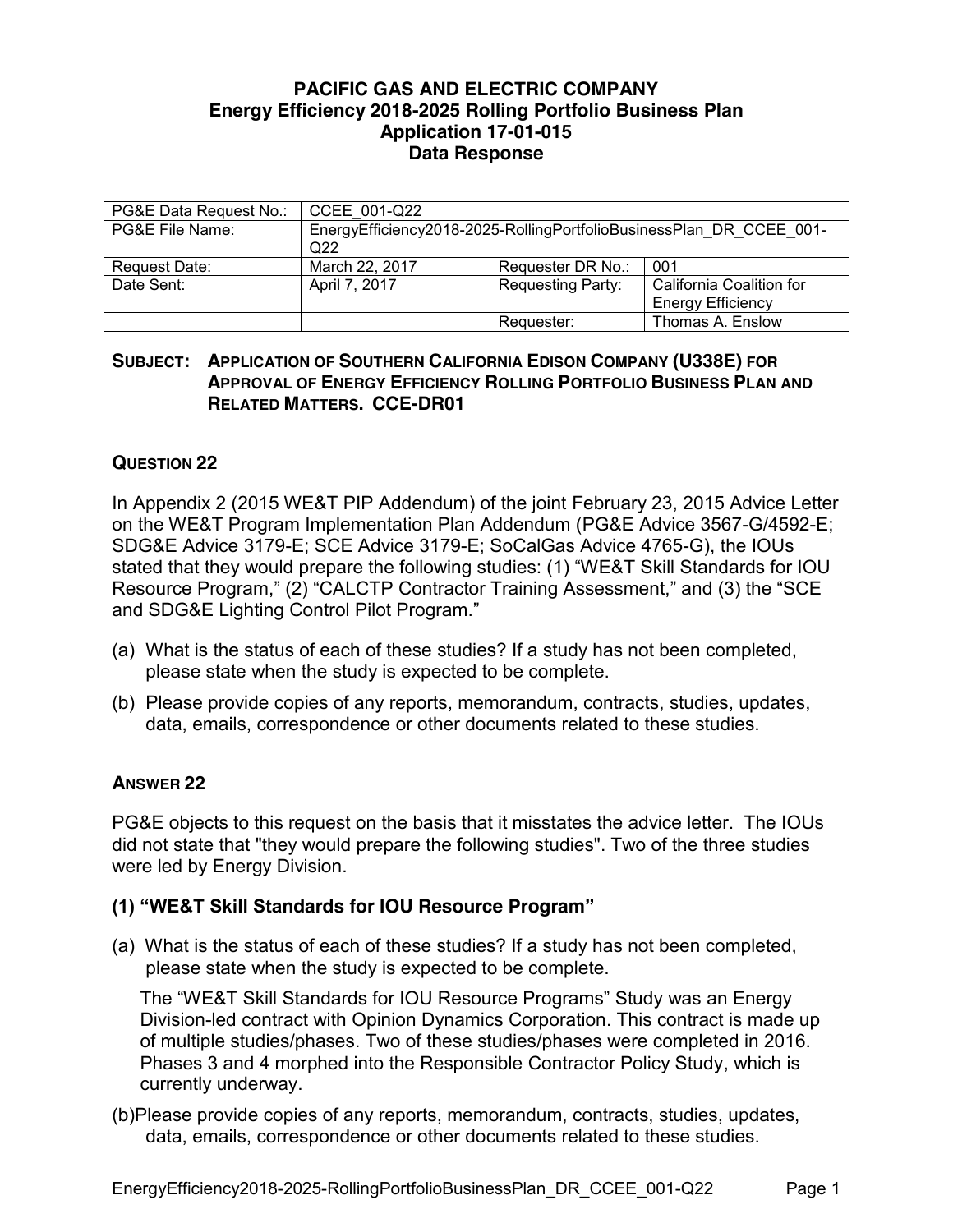PG&E objects to this request pursuant to Rule 10.1 of the Commission's Rules of Practice and Procedure on the grounds that the burden, expense, and intrusiveness of this request outweighs the likelihood that the information sought will lead to the discovery of admissible evidence. PG&E will not produce in response to this request "reports, memorandum, contracts, emails or correspondence related to these studies" on this basis.

Notwithstanding and subject to this objection, PG&E responds: the final report and relevant documents are **attached** as part of this data request. Completed studies are also posted to the CPUC's Public Documents Area (PDA) site at www.energydataweb.com/cpuc/search.aspx.

# **(2) "CALCTP Contractor Training Assessment"**

(a)What is the status of each of these studies? If a study has not been completed, please state when the study is expected to be complete.

The "CALCTP Contractor Training Assessment" (formally known as the "Lighting Controls Training Assessment") is a statewide IOU-led study. It was completed by ASWB Engineering in 2016.

(b)Please provide copies of any reports, memorandum, contracts, studies, updates, data, emails, correspondence or other documents related to these studies.

PG&E objects to this request pursuant to Rule 10.1 of the Commission's Rules of Practice and Procedure on the grounds that the burden, expense, and intrusiveness of this request outweighs the likelihood that the information sought will lead to the discovery of admissible evidence.

Notwithstanding and subject to these objections, PG&E responds: the final report and relevant documents are **attached** as part of this data request. Completed studies are also posted to the CPUC's Public Documents Area (PDA) site at www.energydataweb.com/cpuc/search.aspx.

## **(3) "SCE and SDG&E Lighting Control Pilot Program"**

(a) What is the status of each of these studies? If a study has not been completed, please state when the study is expected to be complete.

The study has not been completed. PG&E refers CEE to the SCE and SDG&E data request response for an update.

(b) Please provide copies of any reports, memorandum, contracts, studies, updates, data, emails, correspondence or other documents related to these studies.

PG&E objects to this request pursuant to Rule 10.1 of the Commission's Rules of Practice and Procedure on the grounds that the burden, expense, and intrusiveness of this request outweighs the likelihood that the information sought will lead to the discovery of admissible evidence.